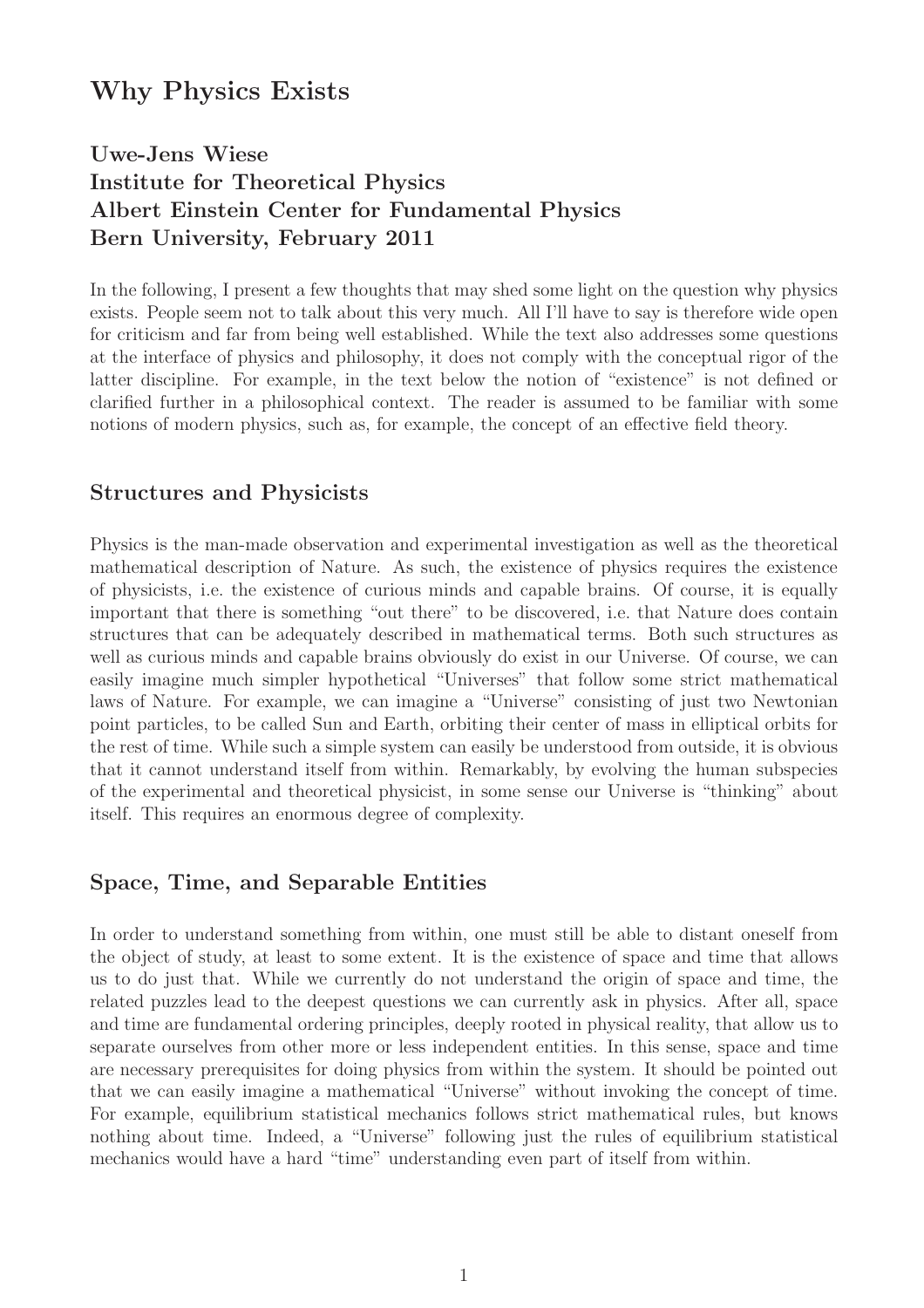### Space-Time Locality

Along with the concepts of space and time comes the concept of space-time locality. Indeed without locality, space and time would loose their meaning as the most basic ordering principles, and would therefore cease to be useful concepts. In our hypothetical "Universe" consisting of just Sun and Earth interacting via instantaneous Newtonian gravity, there is locality in time but not in space. As a consequence, space is not even a very useful concept in a hypothetical world like this. The coordinates of the two particles as well as their distance are completely sufficient. Thinking about the particles as existing in an otherwise empty space seems natural to us, who live in a much more dynamical space. However, in the very restricted two-particle "Universe" the whole concept of space is to a large extent an unnecessary luxury. The situation changes drastically when we endow the two point particles with Einstein gravity (i.e. general relativity). Then there is a metric attached to each point in space-time, which becomes a dynamical entity governed by local laws of Nature.

#### Hierarchies of Scales

The existence of curious minds and capable brains is likely to require the existence of vastly different length scales. If every separable entity would be of a similar size, for example, if everything including the potential physicist would exist at atomic scales, it is unlikely that physics would ever have taken off. This is because, in that case, one must identify the correct "Theory of Everything" (TOE) before physics can get started. In a hypothetical "Universe" consisting only of atomic scale entities governed by the rules of quantum mechanics, even if something like a "brain" would exist, it would almost certainly not be capable enough to discover quantum mechanics (which we may think of as the TOE in that world), in one gigantic strike of genius.

#### Anthropic Arguments

Although we don't know why they exist in our Universe, we have identified the existence of mathematical structures including space, time, and locality, as well as hierarchies of vastly different length scales as necessary prerequisites for the existence of physics. Today it is all too popular to invoke the anthropic principle. Still, the above mentioned prerequisites for the existence of physics may very well be necessary conditions for the existence of curious minds and capable brains as well. Hence, we can argue that potential physicists (i.e. curious minds and capable brains) can only exist in a world in which the basis for doing physics also automatically exists. Invoking the anthropic principle, i.e. using the fact of our own existence, we can then explain why the basis for physics exists as well.

#### Effective Field Theory

Once we have mathematical structures, space-time locality, hierarchies of different length scales, as well as curious minds and capable brains, we are suddenly in business for doing physics. In particular, thanks to space-time locality and the existence of hierarchies, we are free to do physics at some length scale, without the need to discover the "Theory of Everything" before we can even get started. Identifying the relevant degrees of freedom at some scale, and constructing the most general local dynamics while respecting the relevant symmetries is the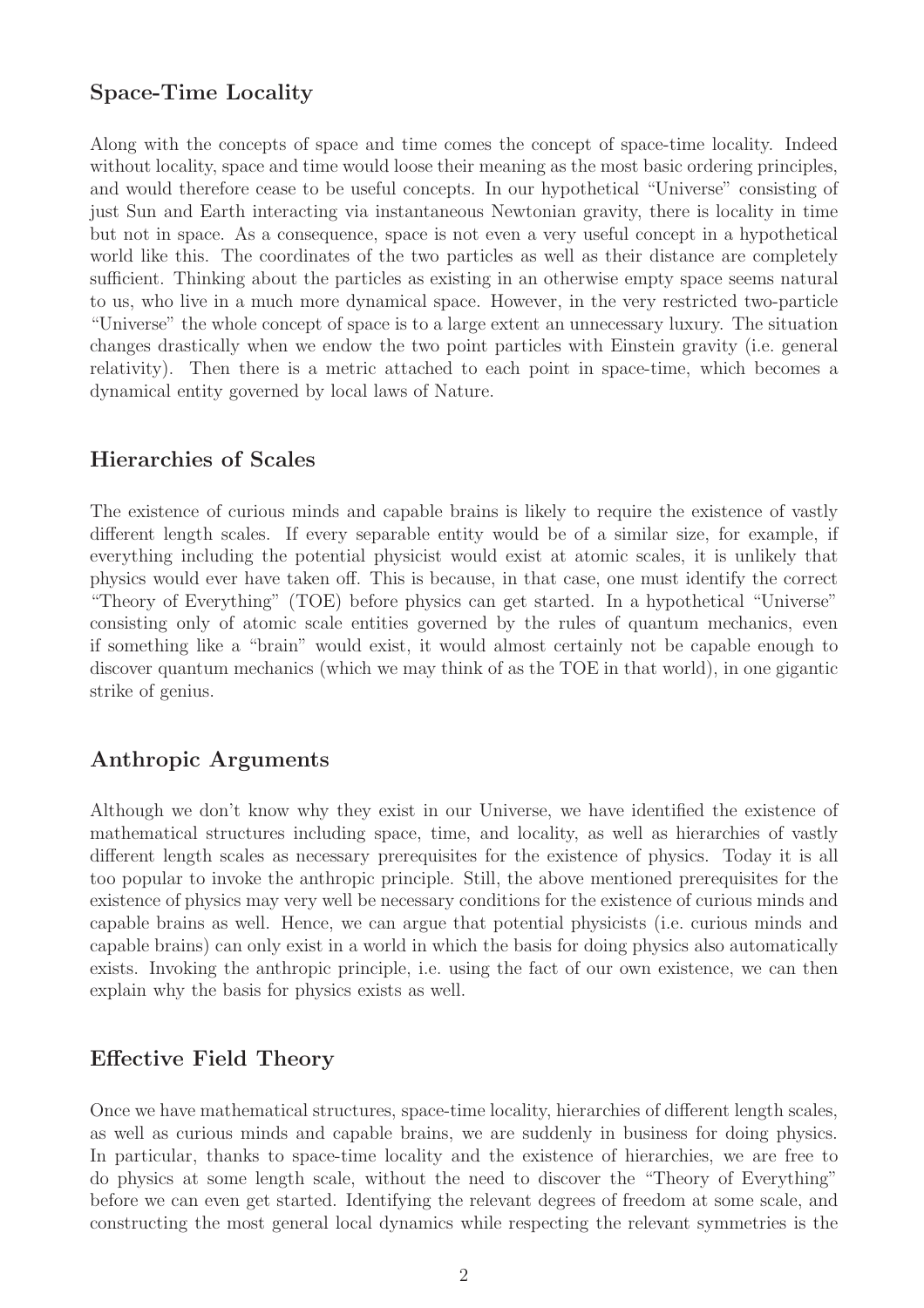technique of systematic effective field theory. Being able to understand aspects of the world step by step in scale, is a major reason why physics is so successful. An effective field theory always contains some a priori unknown physical parameters, whose values can be fixed, for example, by comparison with experiments. Eventually, one may reach a deeper level of understanding by matching these parameters to a more fundamental effective theory valid at shorter length scales. In this way, by matching effective field theories, we may patch together a "quilt" of mathematical descriptions of Nature that may eventually cover the entire landscape of physical phenomena.

### Renormalization Group, Universality, and the Benefit of 4-d

The success of the effective field theory method relies on Kenneth Wilson's renormalization group and the related concept of universality. Universality implies that the physics at long distances or low energies is insensitive to the details of what happens at much higher energy scales. In the process of renormalization, the dynamics is attracted to a renormalization group fixed point that is characteristic of a universality class. Theories which may differ substantially at high energies may still flow to the same fixed point at low energies. This implies that we need not know all about physics (i.e. the TOE) before we can start to explore the low-energy regime. As a flip-side of the same coin, it is practically impossible to infer the correct TOE from low-energy data. In view of universality, doing successful fundamental physics is reduced to identifying the correct renormalization group fixed point, which makes life a lot easier. This is also thanks to the dimension of space-time. In particular, in the 4-dimensional spacetime we live in, there are relatively few non-trivial fixed points of the renormalization group, namely those related to non-Abelian gauge theories. Indeed, it is non-Abelian gauge fields that dominate the physics of the Standard Model of Particle Physics — our most fundamental theory today. In a 2-d space-time, for example, the situation would be very different. In 2-d, there is an enormous number of non-trivial fixed points, such that identifying the correct one would be much more difficult than in 4-d. As Martin Lüscher from CERN once said: in 2 space-time dimensions, physics would be as complicated as politics. Thanks to our 4-d space-time, as complicated as physics may seem, it does, in fact, exist because it is not too difficult (for the more capable brains).

### The Theory of Everything

By moving towards ever decreasing length scales (and thus ever increasing energy scales), we may (or may not) eventually discover the true "Theory of Everything". Already the Standard Model of Particle Physics is based on fundamental objects such as quarks or W-bosons, which are precise embodiments of abstract mathematical concepts. Even if physicists may eventually discover the ultimate TOE, which would obviously be a tremendous achievement, this would in no way obviate the need for effective field theories covering the low-energy domain. Just as the Standard Model is extremely powerful at particle physics energy scales, but pretty useless for understanding the complex dynamics of condensed matter, the TOE would be really useful only at the shortest distance scales. In this sense, the "Theory of Everything" may very well be a "Theory of Nothing" relevant at presently accessible energy scales. Furthermore, just as Bertrand Russell's Principia Mathematica, a "Theory of Everything" may suffer from Gödelian incompletenesses. We may have to be content with consistency, instead of urging for completeness.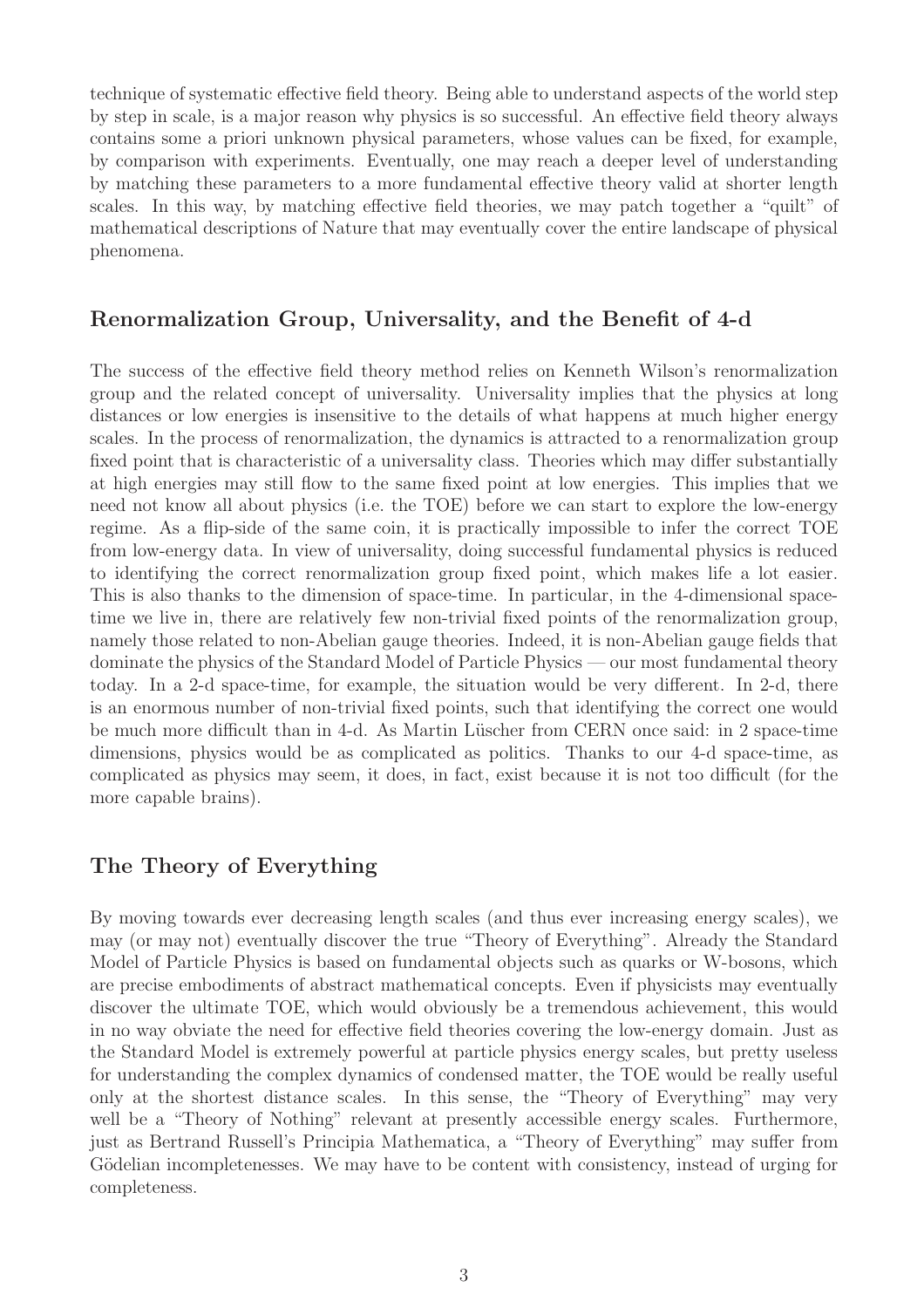# Model Building

When doing physics, it is often useful to build models. Our model "Universe" consisting of just Sun and Earth is a good example. In this way, by mentally or even experimentally isolating a small part of the world from external influences, we have a chance to completely understand it. In some sense, Newton's classical mechanics is the theory of everything that is important to understand the dynamics of slowly moving macroscopic objects under the influence of gravity. Similarly, the Hubbard model describes the "world" inside doped antiferromagnets. Experts argue whether or not the Hubbard model is the theory of everything that is necessary to understand the origin of high-temperature superconductivity. Quantum Chromodynamics (QCD) is far more than just a model in this sense. In fact, it is an integral part of our most fundamental description of Nature — the Standard Model of Particle Physics. While (due to its "triviality" in the renormalization group sense) the Standard Model is necessarily "just" an effective theory, thanks to its asymptotic freedom, QCD could hold at arbitrarily high energy scales. In this sense, it may be considered as the "Theory of Everything" about the strong interaction. Isolated "worlds" like the Hubbard model or QCD are still sufficiently complicated that we cannot understand them completely analytically. In that case, effective field theory again plays an important role. The low-energy regimes of both the Hubbard model at low doping and QCD at low baryon density can be described by systematic low-energy effective field theories. Although they cannot be derived rigorously from the underlying microscopic theories, the physical consequences of emergent phenomena like antiferromagnetism or chiral symmetry breaking can then be addressed quantitatively in the low-energy effective theory. The matching between the underlying short-distance and the emergent long-distance theory works, because it connects two local theories which are mathematically formulated using the basic concepts of space and time.

### Numerical Simulation

To accurately investigate model "worlds" such as the Hubbard model or (lattice) QCD, numerical simulations play an important role. For example, the low-energy parameters of the corresponding effective theories can be derived numerically from the underlying microscopic models. Still, in several interesting cases accurate numerical simulations are prevented by severe sign or complex action problems. For example, the exploration of high-temperature superconductivity in the Hubbard model is hindered by a severe fermion sign problem, and the exploration of the "condensed matter physics of QCD" (as Krishna Rajagopal and Frank Wilczek from MIT have called it) is hindered by a severe complex action problem of lattice QCD at non-zero baryon chemical potential. Quantum simulation, i.e. the use of special purpose quantum analog computers, is currently arising as a promising tool that may eventually help us to overcome such problems.

### Different Layers of Reality and Limits of Physics

As we have discussed, in physics we patch together effective theories valid at different length scales. Indeed there are different layers of physical reality, each with its own appropriate mathematical description. While the dynamics at the shortest presently accessible distances are described by the Standard Model of particle physics, atomic nuclei are described by their own effective field theory valid at larger distance scales. Stepping further up in length scale, we reach atoms, molecules, and then condensed matter, which are all described by their own effective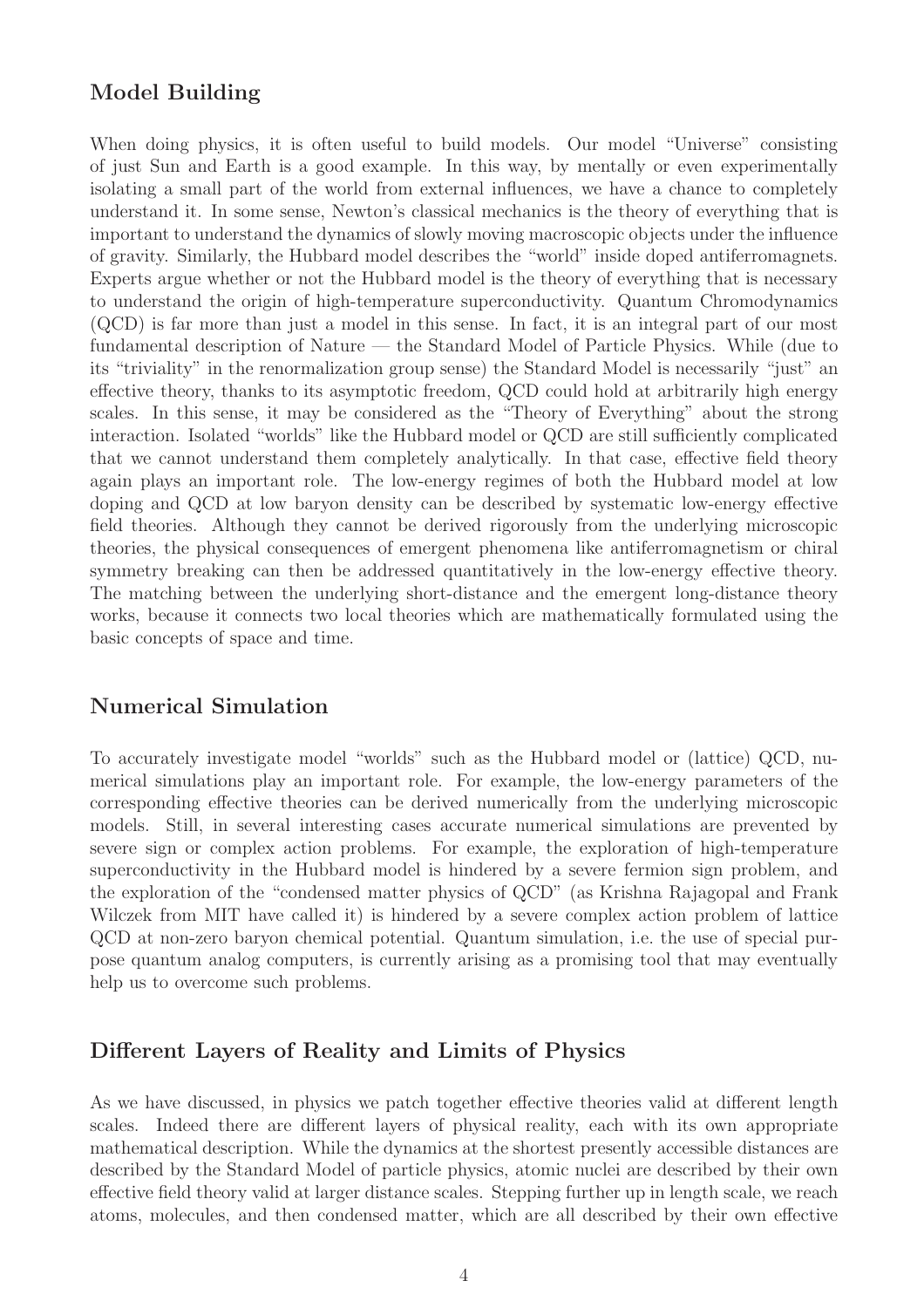theories. While the resulting "quilt" of effective theories may eventually cover all physical phenomena, it is very unlikely to cover even a small fraction of other layers of reality. After all, the success of physics relies on the identification of subsystems with a sufficiently structured dynamics in space and time that can be described mathematically. While mathematics is a universal language that even Nature uses to express herself in, it is not a useful tool for talking about other layers of reality, such as art and poetry, or mind, consciousness, and free will. Those are very unlikely to ever become subjects of physics, just because mathematics is not an appropriate language for communicating about these emergent concepts which cannot be appropriately described, for example, in terms of space-time coordinates. While the subjects of physics are thus somewhat limited, the Universe is such a rich and diverse place that there is no reason to think that physics will be exhausted any time soon.

## Understanding our own Brain

As suggested above, by means of physicists the Universe is "thinking" about itself, thus enabling an understanding of part of the system from within. This all happens thanks to the wonderful device we carry around in our head. Will physicists, biologists, or neuroscientists ever be able to understand the brain itself, essentially by using it to think hard enough about itself? While Gödelian self-referential situations are likely to prevent complete understanding, there may be no reason to be overly pessimistic. In particular, numerical simulations of certain brain functions should be possible. Except for that, however, the brain is probably the last system a typical physicist is well prepared to deal with. First of all, due to its large interconnectedness, the structure of the brain is to a large degree spatially non-local. Due to long-term memories stored in the brain, locality in time is disfigured as well. Furthermore, due to a lack of obvious hierarchies in length scales, it seems difficult to identify relevant degrees of freedom that can be separated from the rest of the system. In other words, the physicist's most powerful tool of effective field theory is not expected to work in an environment as complex as the brain itself.

# Neuroscience as a "Theory of Everything" related to Neuronal Activity?

In recent years, some influential neuroscientists including Gerhard Roth and Wolf Singer have come to the conclusion that free will is an illusion, because conscious decisions are preceded by sub-conscious neuronal events in the brain. This has even led them to argue that law should be rewritten, in order to take into account that people cannot be held responsible for their actions. As a physicist working with effective field theories applied to different layers of physical reality, I find these arguments rather absurd. The neuronal scale "effective theory" of the neuroscientist has not been properly matched to the framework of mind and free will used in the humanities. Cross-communication between these different layers of reality is hence not possible in a truly meaningful way. A neuroscientist, who claims that free will is an illusion, uses his neuronal scale "effective theory" as a "Theory of Everything" related to neuronal activity. While emergent concepts like free will or consciousness should indeed not be inconsistent with fundamental theories underlying neuronal activity, they can neither be derived nor disproved by these theories. Therefore, the "Theory of Everything" concerning neuronal activity is very likely at the same time a "Theory of Nothing" relevant to legislation. Interestingly, based on arguments of a similar nature, some philosophers including Peter Bieri, David Chalmers, Joseph Levine, and Thomas Nagel have reached the same conclusion.

If it exists, free will should indeed not be inconsistent with fundamental theories underlying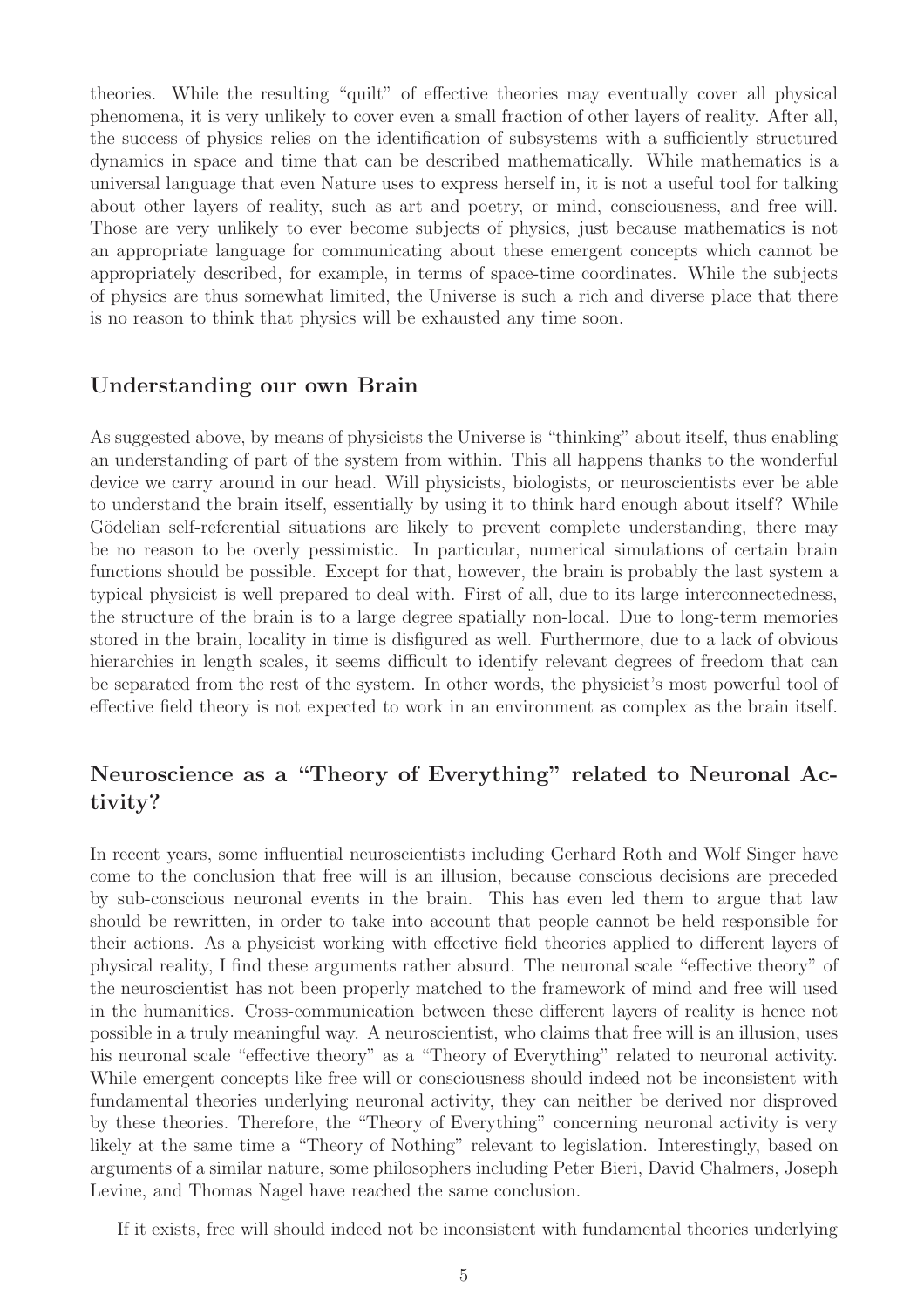the brain. Isn't this the case if neuronal activity precedes our conscious decisions? As pointed out before, the brain itself is a highly non-local structure both in space and in time. Indeed, it is a wonderful device that turns chemical energy, which can be described mathematically by an effective theory using space-time coordinates, into concepts of the mind, which are subjects of the humanities that exist beyond space and time. Since a conscious decision is an emergent phenomenon which is not associated with a unique time-coordinate, it does not really make sense to say that it was preceded by some specific neuronal activity. Since the fundamental theories of physics are based on quantum uncertainty rather than classical determinism, they are consistent with free will as well, but cannot derive it either. At the moment, we simply don't know how to match the two separate layers of reality in which we can talk about either mind or matter, but not about the relations between both of them.

### Matching the Mind and Matter Layers of Reality

The mind-body problem, i.e. to understand how mind and matter are related, and, if possible, to explain how mind emerges from matter, has been around for a long time. Since effective field theory does not work for a structure as complex and non-local as the brain, physics is currently nowhere near contributing to the solution of the mind-body problem. As argued before, neuroscience or any other natural science isn't either. Perhaps simulation by very powerful future computers (either involving classical randomness or quantum indeterminacy) may eventually mimic something like a "brain". While this may contribute to bridging the gap between mind and matter, it will not necessarily lead to deep understanding. In physics, renormalization group theory leads to deep understanding and enables us to match the different layers of physical reality separated by different length scales. Similarly, one may speculate that a future "Theory of Mind and Matter" may be able to match the natural sciences' spacetime description of matter with the humanities' description of mind beyond space and time. Developing such a theory, and thus eventually solving the mind-body problem, is a tremendous challenge for both natural science and the humanities. Most likely, time is not ripe yet for this endeavor, because the individual disciplines still need to sharpen their tools before they can address the problem in a meaningful manner. However, it seems very well worth keeping the solution of the mind-body problem on the agenda, as a potential common long-term goal of natural science and the humanities. Negating the problem, by declaring neuroscience as the "Theory of Everything" related to neuronal activity, is much easier but completely misleading.

#### Evolution, Brain Chemistry, and Physics

After this exploration of the limits of physics and other sciences (including neuroscience), let us return to the question why physics exists. While all necessary conditions for physics are indeed fulfilled in our Universe, we should not forget that physics exists also because it is a lot of fun. Indeed it is the pleasure of figuring things out that is driving many new discoveries. The reward system in our brain, which evolved in order to help our ancestors outsmart predators as well as prey, also seems to encourage the creativity that one needs today as a physicist. However, in order not to paint a too naive picture of what drives physicists, we should also not forget that the power of physics to advance technology, unfortunately including the one used to fight other nations, has also motivated numerous research projects. In any case, mankind's well-being for the rest of the century is likely to benefit from physicists whose imagination is spurred by more honorable causes, including, for example, advancing climate research or medical applications of physics. Still, based on my own experience, I think that curiosity-driven basic research in physics benefits tremendously from our brain chemistry.